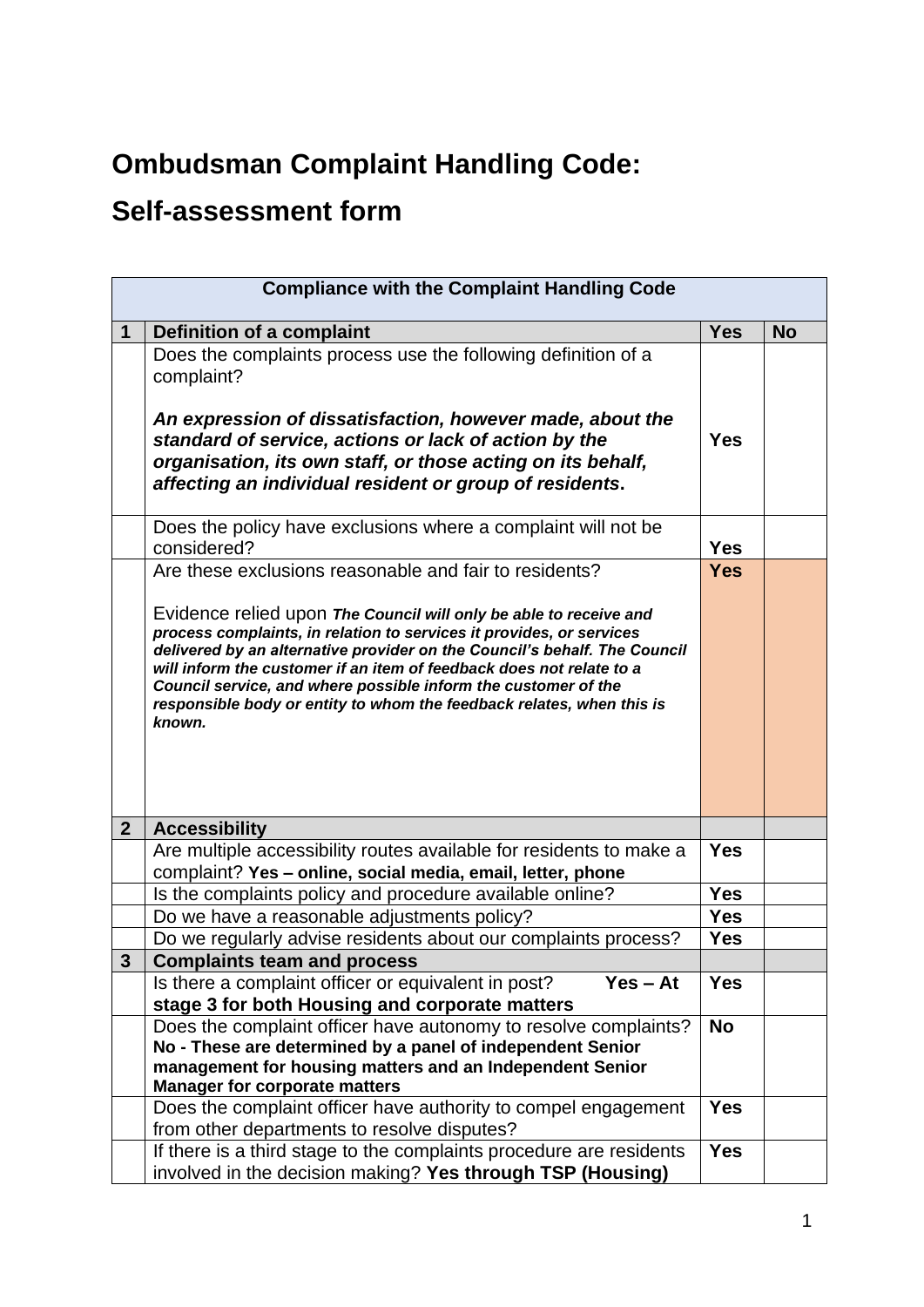|   | and a meeting is arranged with resident at stage 3 for                                                                                             |            |           |
|---|----------------------------------------------------------------------------------------------------------------------------------------------------|------------|-----------|
|   | corporate matters                                                                                                                                  |            |           |
|   | Is any third stage optional for residents? It is preferred that                                                                                    | <b>No</b>  |           |
|   | tenants escalate complaints through all stages                                                                                                     |            |           |
|   | Does the final stage response set out residents' right to refer the<br>matter to the Ombudsman Service?                                            | <b>Yes</b> |           |
|   | Do we keep a record of complaint correspondence including<br>correspondence from the resident?                                                     | <b>Yes</b> |           |
|   | At what stage are most complaints resolved? - Stage 1                                                                                              |            |           |
|   |                                                                                                                                                    |            |           |
| 4 | <b>Communication</b>                                                                                                                               |            |           |
|   | Are residents kept informed and updated during the complaints<br>process?                                                                          | <b>Yes</b> |           |
|   | Are residents informed of the landlord's position and given a<br>chance to respond and challenge any area of dispute before the<br>final decision? | <b>Yes</b> |           |
|   | Are all complaints acknowledged and logged within five days?<br><b>Within 24 Hours</b>                                                             | <b>Yes</b> |           |
|   | Are residents advised of how to escalate at the end of each<br>stage?                                                                              | <b>Yes</b> |           |
|   | What proportion of complaints are resolved at stage one?<br>Housing $-$ 80.71%<br>Corporate - 91 %                                                 |            |           |
|   | What proportion of complaints are resolved at stage two?<br>Housing $-14.79%$<br>Corporate $-77.4%$                                                |            |           |
|   | What proportion of complaint responses are sent within Code<br>timescales?                                                                         |            |           |
|   | Stage one - Housing 249<br>Corporate 378<br>Stage one (with extension) Housing 111<br>Stage two - Housing 66                                       |            |           |
|   | Corporate 31<br>Stage two (with extension) Housing 30                                                                                              |            |           |
|   | Where timescales have been extended did we have good<br>reason?                                                                                    | <b>Yes</b> |           |
|   | Where timescales have been extended did we keep the resident<br>informed?                                                                          | <b>Yes</b> |           |
|   | What proportion of complaints do we resolve to residents'<br>satisfaction - Housing 80.71%<br>Corporate 91%                                        |            |           |
| 5 | <b>Cooperation with Ombudsman Service</b>                                                                                                          |            |           |
|   | Were all requests for evidence responded to within 15 days?                                                                                        |            | <b>No</b> |
|   |                                                                                                                                                    |            |           |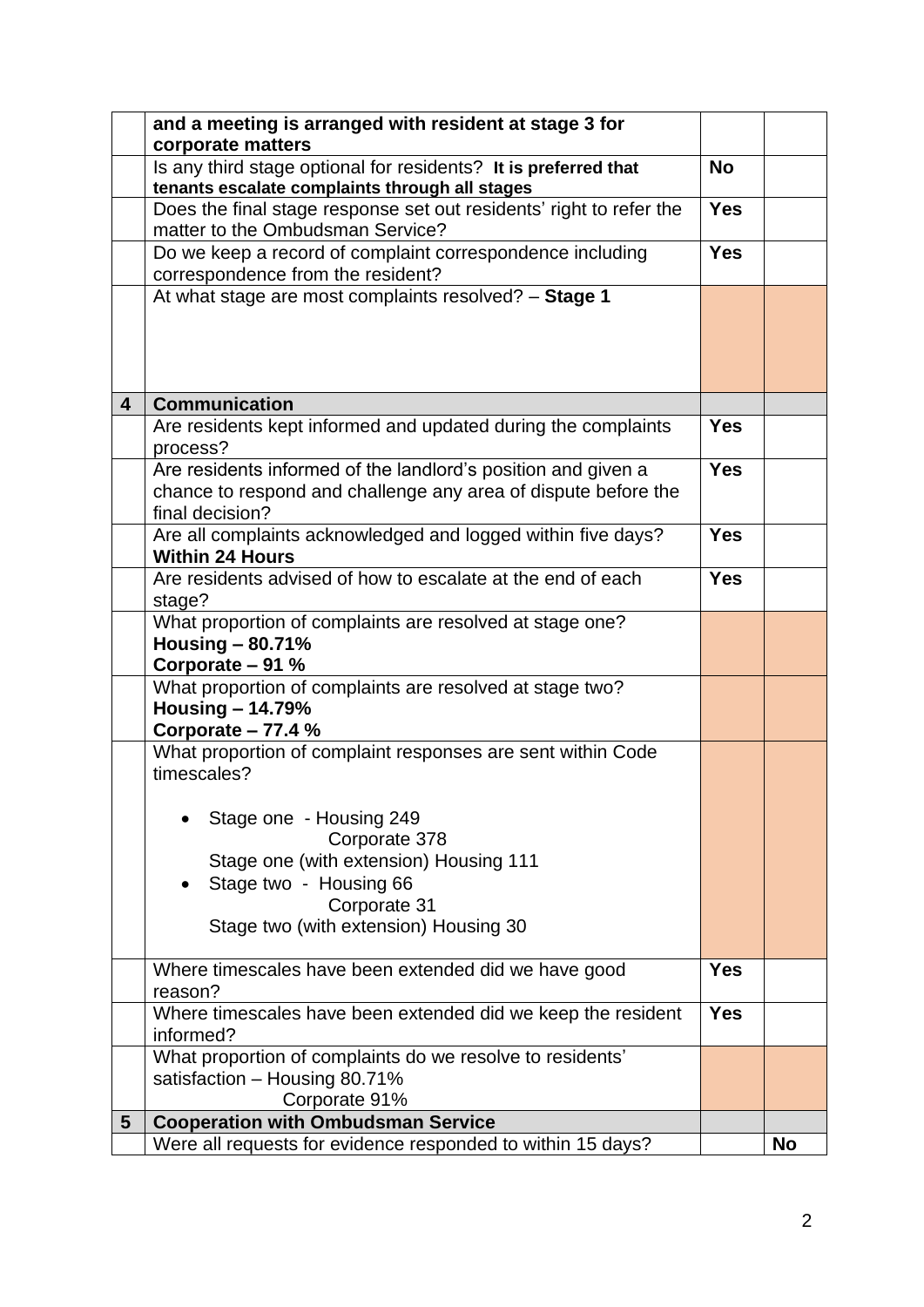|                | Where the timescale was extended did we keep the Ombudsman                         | <b>Yes</b>               |  |
|----------------|------------------------------------------------------------------------------------|--------------------------|--|
|                | informed?                                                                          |                          |  |
| 6              | <b>Fairness in complaint handling</b>                                              |                          |  |
|                | Are residents able to complain via a representative throughout?                    | <b>Yes</b><br><b>Yes</b> |  |
|                | If advice was given, was this accurate and easy to understand?                     |                          |  |
|                | How many cases did we refuse to escalate? Housing 4 Cases                          |                          |  |
|                | <b>Corporate 2</b><br><b>Cases</b>                                                 |                          |  |
|                |                                                                                    |                          |  |
|                |                                                                                    |                          |  |
|                | What was the reason for the refusal? Did not meet criteria for                     |                          |  |
|                | escalation to Stage 3                                                              |                          |  |
|                |                                                                                    |                          |  |
|                |                                                                                    |                          |  |
|                |                                                                                    |                          |  |
|                |                                                                                    |                          |  |
|                | Did we explain our decision to the resident?                                       | <b>Yes</b>               |  |
| $\overline{7}$ | <b>Outcomes and remedies</b>                                                       |                          |  |
|                | Where something has gone wrong are we taking appropriate                           | <b>Yes</b>               |  |
|                | steps to put things right?                                                         |                          |  |
| 8              | <b>Continuous learning and improvement</b>                                         |                          |  |
|                | What improvements have we made as a result of learning from                        |                          |  |
|                | complaints?                                                                        |                          |  |
|                | <b>Improving Communication &amp; Correspondence Workshops</b>                      |                          |  |
|                | Increased referrals to the Tenancy Scrutiny Panel for Stage                        |                          |  |
|                | 3 complaints (TSP) Registered Designated Body                                      |                          |  |
|                | Stage zero for repairs complaints that go direct to the                            |                          |  |
|                | contractor for rapid response                                                      |                          |  |
|                | Rant & Rave surveys for every completed repair job that                            |                          |  |
|                | picks up any issues within 24 hours                                                |                          |  |
|                | Increased staff resources at contractor level to deal with                         |                          |  |
|                | stage zero and other general enquiries to avoid escalation<br>to formal complaints |                          |  |
|                | <b>Training to all service areas</b>                                               |                          |  |
|                | <b>Complaint handling sessions and use of complaints</b>                           |                          |  |
|                | system                                                                             |                          |  |
|                | Monthly meetings with each service area to identify                                |                          |  |
|                | lessons learnt from complaints                                                     |                          |  |
|                | Detailed quarterly complaints report taken to                                      |                          |  |
|                | <b>Governance</b>                                                                  |                          |  |
|                |                                                                                    |                          |  |
|                |                                                                                    |                          |  |
|                | How do we share these lessons with:                                                |                          |  |
|                |                                                                                    |                          |  |
|                | a) Residents? - TSP, Annual Report,, Tenant and                                    |                          |  |
|                | <b>Leaseholder Panels and focus groups</b>                                         |                          |  |
|                |                                                                                    |                          |  |
|                | b) The board/governing body? $- N/A - Housing's$                                   |                          |  |
|                | performance is reported to Housing & Community                                     |                          |  |
|                | committee monthly via performance reports that monitor                             |                          |  |
|                | <b>KPI's and OBAs.</b>                                                             |                          |  |